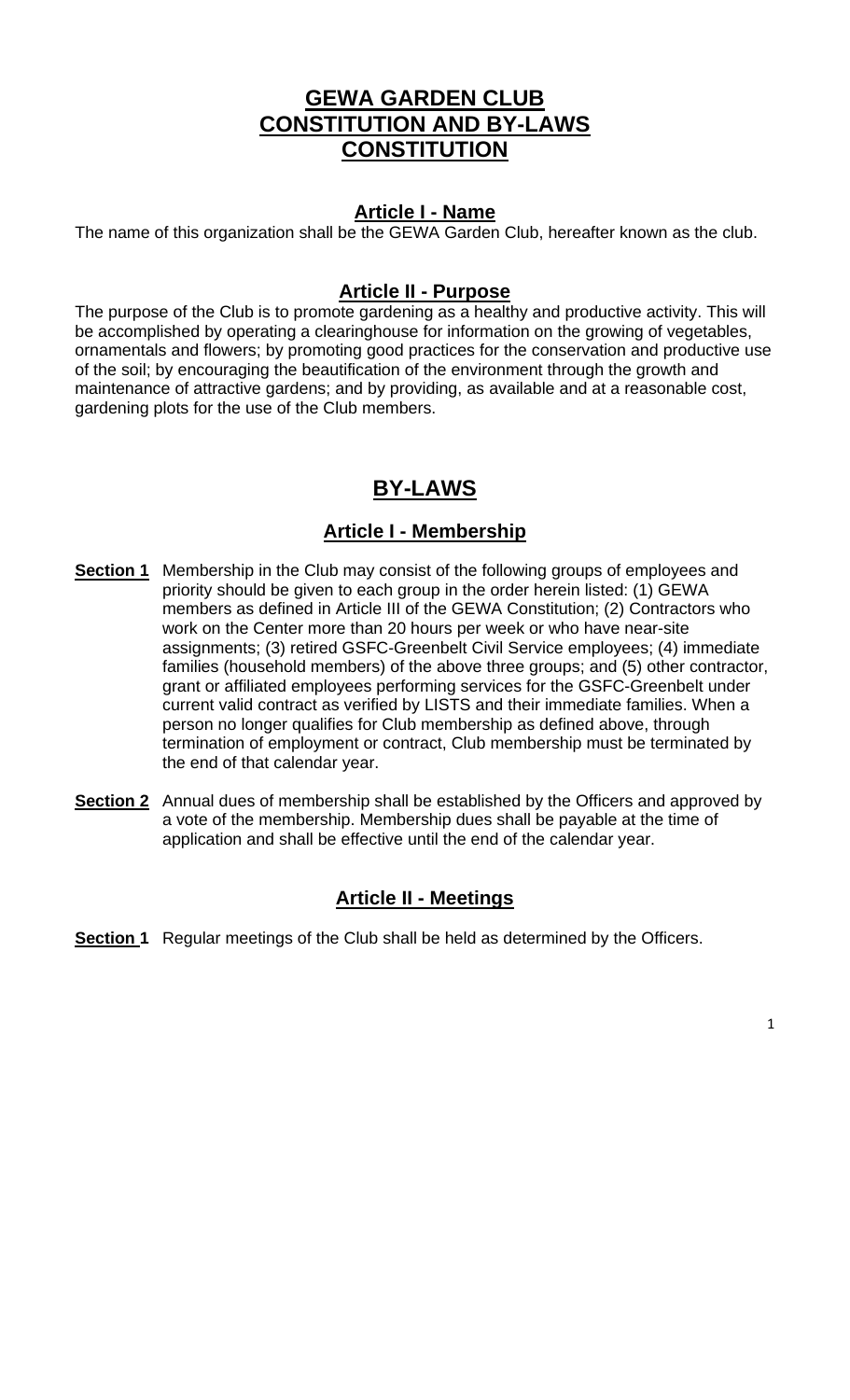- **Section 2** The Annual Meeting of the Club shall be held in December at which time Officers will be elected to take office at the beginning of the following calendar year. A simple majority of those voting shall elect.
- **Section 3** Ten percent (10%) of the membership of the Club shall constitute a quorum for the transaction of business at any duly called meeting.

### **Article III - Officers**

- **Section 1** The elected Officers of the Club shall be a President, a Vice President, a Secretary, and a Treasurer. The Officers shall be elected from the general membership. All Officers shall serve a one (1) year term coincident with the calendar year.
- **Section 2** The President shall call and preside over all meetings. The Vice President shall assist the President in the carrying out of his or her duties, and shall perform the functions of the President in his or her absence. The Secretary shall keep a record of all the proceedings of the Club, and shall conduct the correspondence of the Club at the direction of the Officers. The Treasurer shall have custody of the Club's funds, and shall disburse such funds as may be approved by the membership. He or she shall report to the membership as requested, prepare the Club's budget, collect dues and fees, and maintain the Club's account books.

### **Article IV – Committees**

- **Section 1** The President shall appoint chairmen of committees. Such chairmen, in turn, may select committee members with recommendations and suggestions from the Officers. Committee chairmen shall serve terms coincident with the calendar year.
- **Section 2** Committees of the Club may include the following standing committees, together with other such committees as are deemed necessary to carry out the activities of the Club.

*Membership Committee***:** It shall be the duty of the Membership Committee to send out membership forms, and to maintain the membership, plot assignment and plot waiting lists.

*Program Committee***:** It shall be the duty of the Program Committee to make plans and arrangements for the meeting of the Club and to develop useful and interesting programs for the Club's monthly meetings.

*Maintenance Committee***:** It shall be the duty of the Maintenance Committee to maintain the Club's rototillers and any other equipment the Club may acquire.

*Training and Safety Committee***:** It shall be the duty of the Training and Safety Committee to demonstrate proper operation and safety procedures for use of the rototiller(s), schedule the use of the machines(s), and collect tiller fees.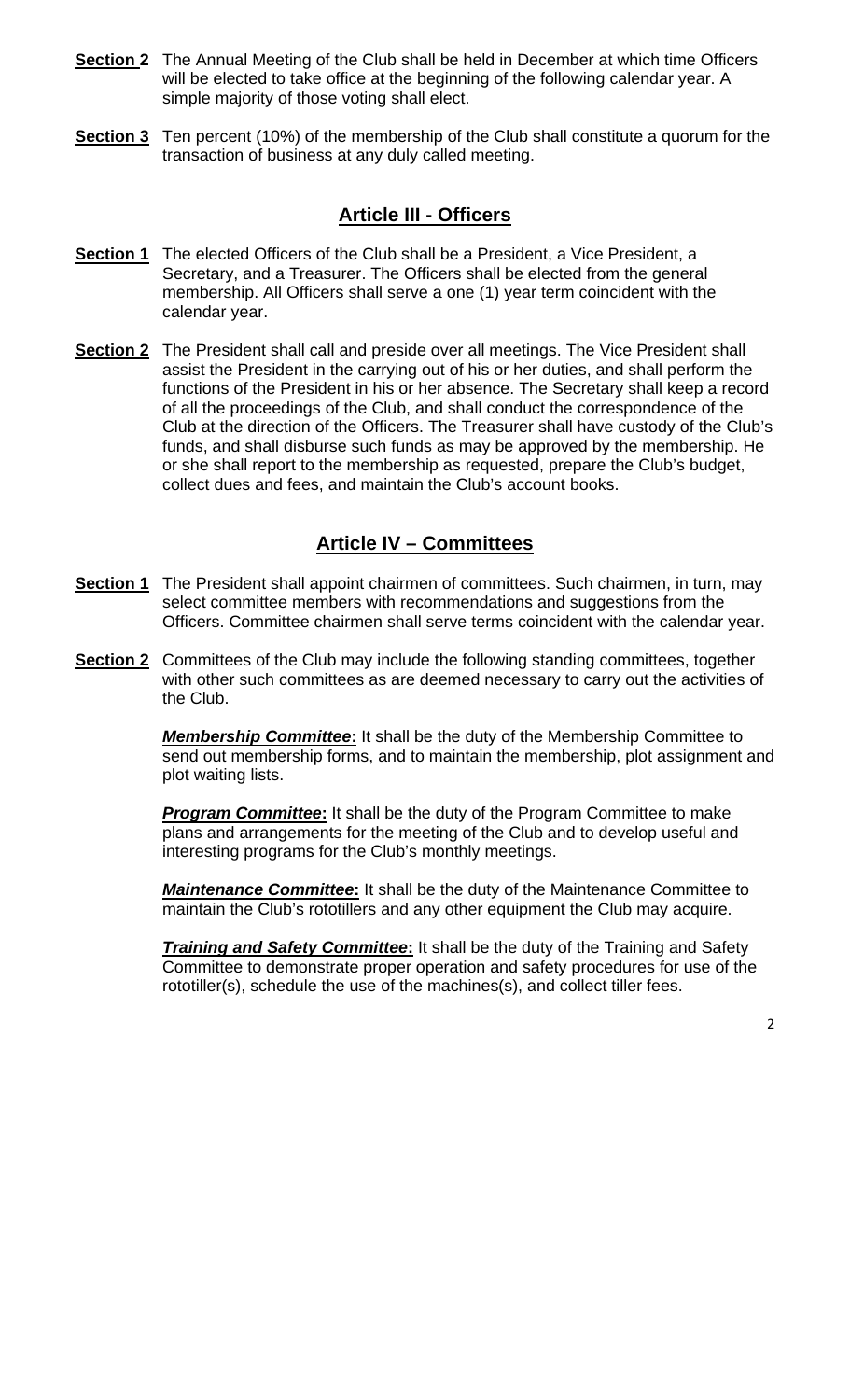*Newsletter Committee:* It shall be the duty of the Newsletter Committee to prepare and distribute announcements of the Club activities, and other material, which furthers the purposes of the Club.

**Soil Improvement Committee:** It shall be the duty of the Soil Improvement Committee to investigate means of obtaining materials for soil improvement.

*Plot Inspection Committee:* It shall be the duty of the Plot Inspection Committee to inspect garden plot areas for compliance with the Club's rules.

*Water Inspection Committee:* It shall be the duty of the Water Supply Committee to consider methods of improving water availability to the garden plot areas and to report to the membership on the feasibility, cost, and practicality of implementing these methods.

*Animal Control Committee:* It shall be the duty of the Animal Control Committee to properly employ and maintain Hav-A-Hart traps owned by the Club for use in the plot areas.

*Beautification Committee:* It shall be the duty of the Beautification Committee to consider gardening projects which would beautify the appearance of the grounds and to report to the membership on feasibility and cost of such projects.

*Awards Committee:* It shall be the duty of the Awards Committee to select members for wards for noteworthy Club contributions or noteworthy plots and to prepare or obtain the award using funds as budgeted by the Club.

*Special Projects Committee:* The Special Projects Committee is made up of volunteers for one-time efforts, such as painting shed, storage area construction, water supply projects, beautification projects, picnic, etc.

## **Article V – Amendments**

The Constitution and the By-Laws may be amended by a two-thirds majority of the members voting at a duly assemble meeting, provided that the proposed amendments have been distributed to the membership by means of the newsletter prior to the meeting.

## **Article VI – Rules of Order**

The latest edition of Robert's Rules of Order shall govern the proceedings of all meetings of the club, except as provided in these By-Laws.

## **Article VII – On-Site Garden Plots**